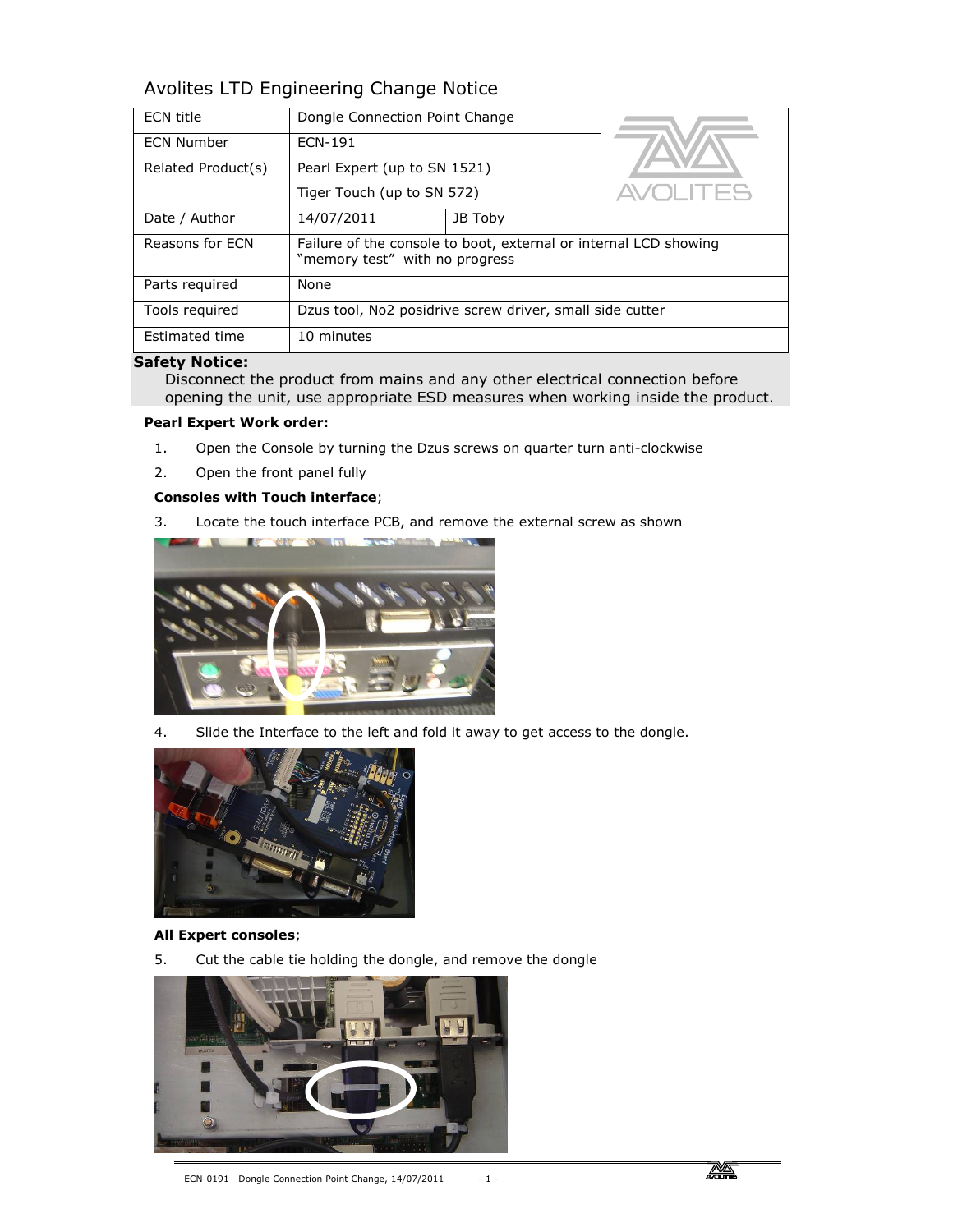6. Locate the centre USB hub and remove the plastic comb (two screws)



7. Fit the dongle in the hub as shown



- 8. Replace the comb so it locks all USB cables and the dongle (See above) and tighten with two screws
- 9. Replace the optional Touch interface and fix with one screw on the outside
- 10. Check that no parts have been left behind, then close and lock the console
- 11. Start the console and check that Titan is started (load a show)

### Tiger Touch Work order:

- 1. Open the Console by loosening the 3 screws under the front edge
- 2. Open to console and prop the panel up using the bar on the right side
- 3. Cut the cable tie holding the dongle



4. Locate the USB hub and remove the plastic comb (two screws)